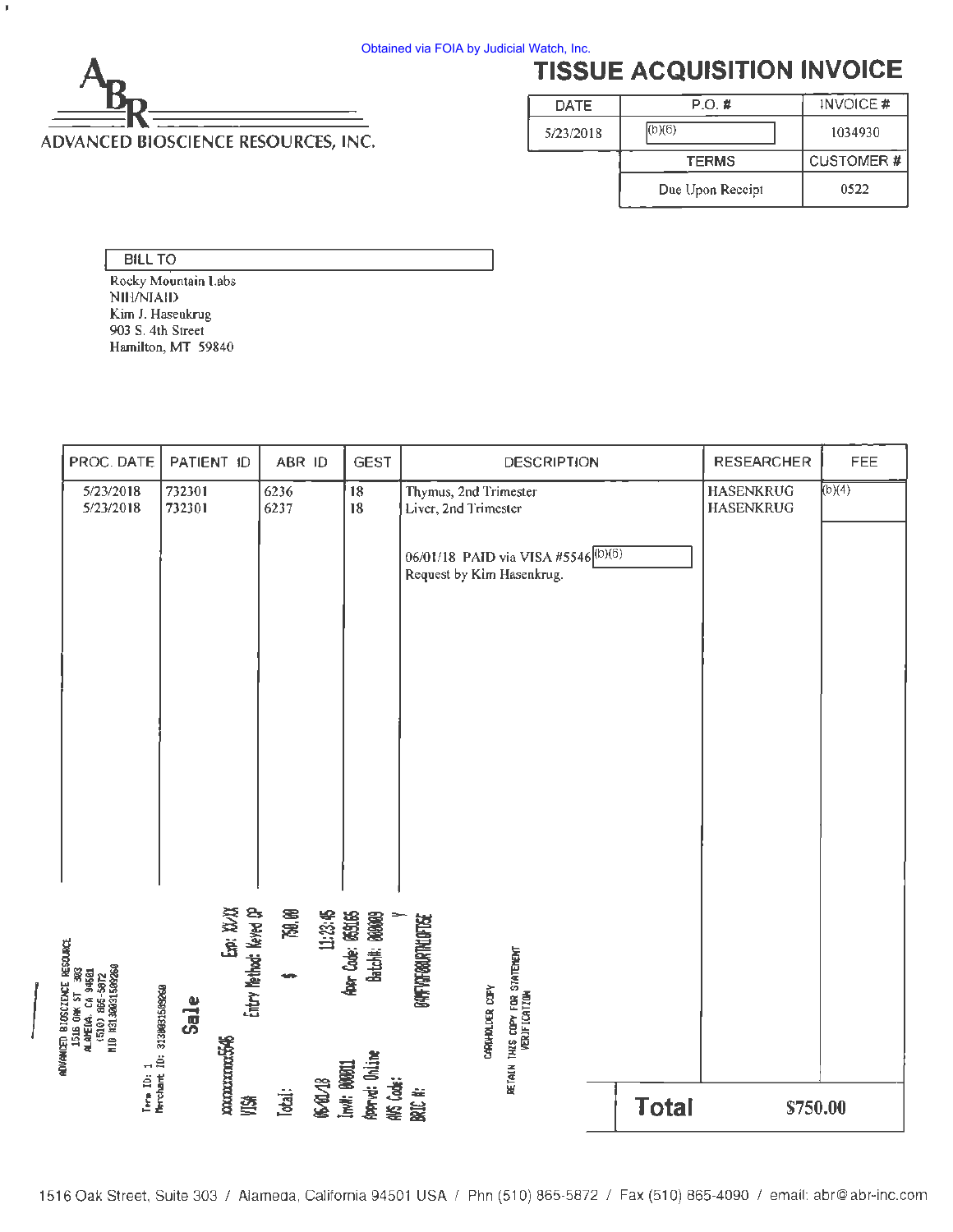| Owner: $(b)(6)$<br>CAN: 8335424<br>FY: 18<br>Order Total: 750.00<br>Project: 107833<br>Date Needed: 05/10/2018<br>Order Type: Purchase Card<br>Emergency: No<br>Requestor Phone: +1 406 363 9276<br>Order Status: Archive | SEQ: 1909000 | $PO#$ : (b)(6) | Requester: Messer, Ronald |  |  |
|---------------------------------------------------------------------------------------------------------------------------------------------------------------------------------------------------------------------------|--------------|----------------|---------------------------|--|--|
|                                                                                                                                                                                                                           |              |                |                           |  |  |
|                                                                                                                                                                                                                           |              |                |                           |  |  |
|                                                                                                                                                                                                                           |              |                |                           |  |  |
|                                                                                                                                                                                                                           |              |                |                           |  |  |

| Vendor Advanced Bioscience Resources, 1516 Oak Street, Suite 303, Alameda, CA 94501 |      |
|-------------------------------------------------------------------------------------|------|
| SmlBs: No                                                                           | FSS. |
| RPA                                                                                 | GSA: |
| Clerk:                                                                              |      |
|                                                                                     |      |

E-mail:

| # | <b>Description</b>                                           | <b>CAN</b>   | $\ $ Catalog $\ $ | $_{\rm oc}$<br>Code |      | Category Qty at Price Total |                |
|---|--------------------------------------------------------------|--------------|-------------------|---------------------|------|-----------------------------|----------------|
|   | Tissue, 2nd Trimester (1 each of liver and<br>$ $ thymus $ $ | 8335424 none |                   | 2613                | 6509 | (b)(4)                      | 750.00         |
|   | $  2  $ shipping estimate                                    | 8335424      |                   | 2613                | 6509 | each at \$0                 | $\parallel 00$ |
|   | <b>Order Total: 750.00</b>                                   |              |                   |                     |      |                             |                |

#### Ship To: Ronald Messer,3220,RML CNTRL REC,RMTLAB

#### QUOTES

| $v_{\text{endor}}$               | Price | Good Until | Available |  |  |  |  |
|----------------------------------|-------|------------|-----------|--|--|--|--|
| There are no quotes in the order |       |            |           |  |  |  |  |

#### JUSTIFICATION

These tissues, liver and thymus, are required by Ron Messer for ongoing studies of HIV in the Hasenkrug Lab, LPVD. Our mice are ready for reconstitution. Please let me know when I can contact Perrin Larton at ABR to place our request on their schedule. Please contact the vendor at 510-865-5872 ext $\frac{1}{10}(6)$  exterption extends the PO number Thanks, Ron. \*\*\* I certify that I have checked the sources of supply and services listed in FAR 8.002. () I have purchased from the highest priority source available. ( X) I did not purchase from a priority source because none could satisfy the requirement of the government either in product/service specifications, quality or required delivery time.

| Alternate<br>Sources:            |                                  |                                |                              |                                    |
|----------------------------------|----------------------------------|--------------------------------|------------------------------|------------------------------------|
| UNICOR:<br>NIH Surplus: No<br>No | <b>GSA Stock Catalog:</b><br>No. | <b>GSA Self Service:</b><br>No | <b>Federal Supply:</b><br>No | Open Market:<br>Yes                |
| <b>AGENT</b>                     |                                  |                                |                              |                                    |
| Purchase Order #: (b)(6)         |                                  |                                |                              | <b>Estimated Ship Date:</b>        |
| Custodial Code: 30102            |                                  |                                |                              | Date Entered into NBS: 05/09/2018  |
| Order Reference: (b)(6)          |                                  |                                |                              | Expected Delivery Date: 05/11/2018 |
| FSS:                             |                                  |                                |                              | Select Agents: No                  |
| NBS Ref Order #: 4969099         |                                  |                                |                              | Clearance Requested: No            |